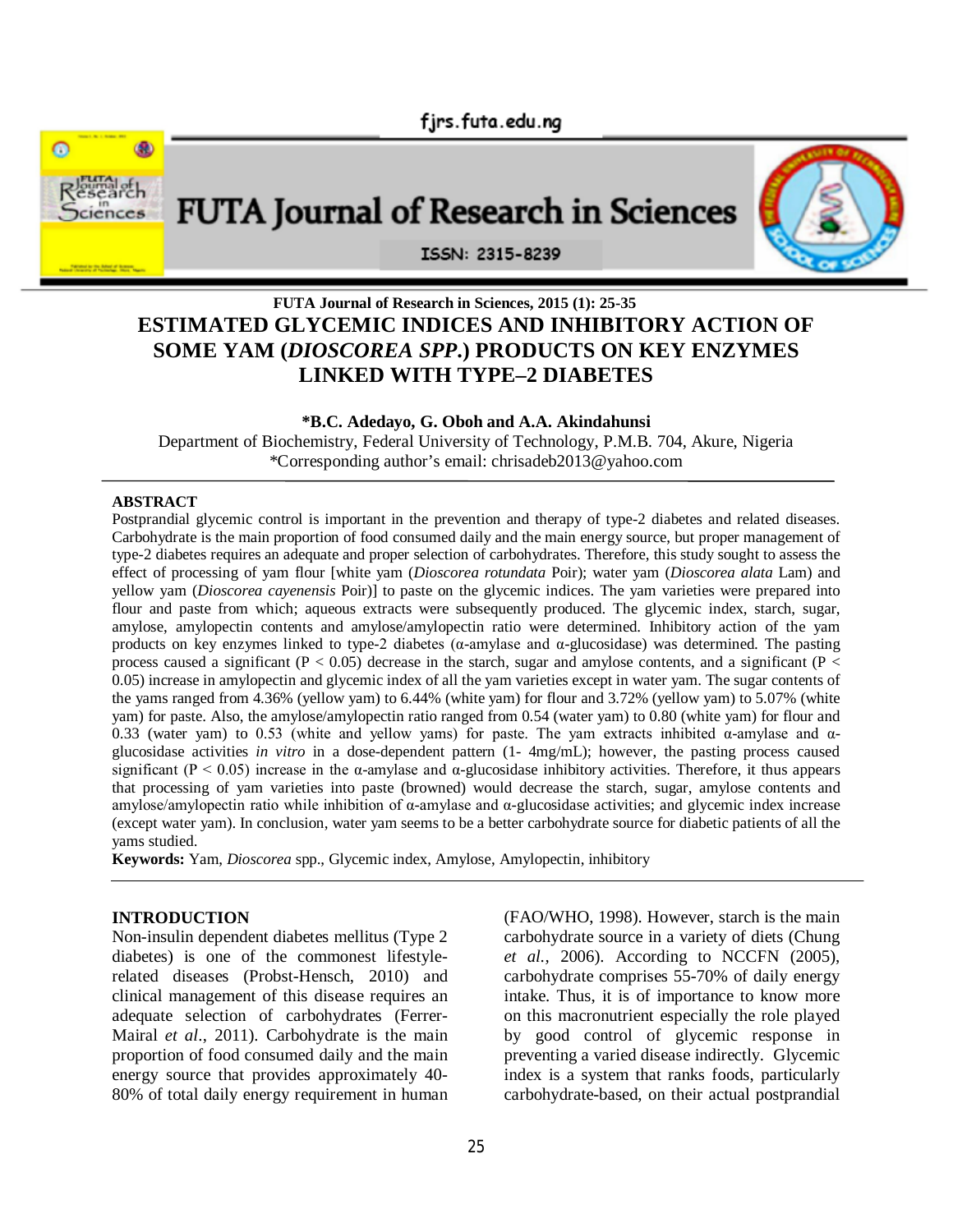blood glucose response, compared to a reference food (Shanita *et al*., 2011).

Postprandial hyperglycemia induces the nonenzymatic glycosylation of various proteins and biomolecules; resulting in the development of chronic complications. Therefore, control of postprandial plasma glucose levels is critical in the early treatment or management of diabetes mellitus, in particular type-2 diabetes, and in reducing chronic vascular complications (Ortiz-Andrade *et al*., 2007). According to Augustin *et al*., (2002), many factors influence postprandial blood glucose response, these factors include the food itself and individual physiological factors (Kirwan *et al*., 2001), while factors affecting postprandial glycemic response include the amount of carbohydrate, natural monosaccharide components, natural starch, food processing and cooking method and the presence of other food components (Sacks *et al*., 2014). Yam is the common name for some species in the genus *Dioscorea*; they are perennial herbaceous vines cultivated for the consumption of their starchy tubers in Africa, Latin America and Oceania. The consumption of yam and its products is distributed throughout the tropics and few temperate regions of the world. These tubers constitute the highest energy sources in Western Africa, South Asia (China, Japan, and Oceania) and the caribbean countries. Yam products generally have lower glycemic index than potato products (Brand-Millar *et al*., 2003) which means that they will provide more sustained form of energy, and give better protection against obesity and diabetes (Brand-Millar *et al*., 2003). Therefore, this study aimed to investigate the effect of processing of yam flour [white yam (*Dioscorea rotundata*); water yam (*Dioscorea alata*) and yellow yam (*Dioscorea cayenensis*)] to paste on the glycemic indices and the inhibitory action of the yam products on key enzymes linked to type-2 diabetes  $(\alpha$ -amylase and  $\alpha$ -glucosidase) so as to know the safest of the yam products for diabetic patients.

### **MATERIALS AND METHODS Materials**

#### **Sample collection**

Three popularly consumed yam tubers namely; water yam (*Dioscorea alata* L.), yellow yam (*Disocorea cayanensis* Lam) and white yam

(*Dioscorea rotundata* Poir) in Nigeria were sourced from a market at Ilara- Mokin, Ondo State, Nigeria. The identification and authentication of the samples was carried out at the Department of Crop, Soil, and Pest Management (CSP), Federal University of Technology, Akure, Nigeria.

### **Sample Preparation**

The yam samples were washed, peeled and sliced into about 2 cm diameter slices with 2 mm thickness and sun dried for 3 days. The sun dried samples were ground to flour and kept dry before analysis. About 500 g of the flour were further processed into yam paste by stirring in 1 litre of boiling water. The resulting paste (browned yam flour) was dried, powdered and then kept in an air tight container for further analysis.

#### **Methods**

#### **Starch and Free Sugar Determination**

The method described by Dubois *et al*., (1956) was used. This involves weighing 0.020 g finely ground sample into centrifuge tubes and wetted with 1 ml of ethanol. About 2 ml of distilled water was added, followed by 10 ml hot ethanol, the mixture was vortexed and centrifuged at 2000 rpm for ten minutes. The supernatant was collected and used for free sugar analysis, while the residue was used for starch analysis, 7.5 ml of perchloric acid was added to the residue and allowed to hydrolyze for 1 hour. It was diluted to 25 ml with distilled water and filtered through whatman no 2 filter papers. From the filtrate 0.05 ml was taken, made up to 1 ml with distilled water, vortexed and immediately analysed for reducing sugar using 3, 5 dinitrosalicylic acid. Also, the supernatant was made up to 20 ml with distilled water, and then 0.2 ml of the sample was taken. 0.5 ml (5% phenol) and 2.5 ml concentrated sulphuric acid was added. The sample was allowed to cool and the absorbance read on a UV/Visible at 490 nm wavelength.

#### **Amylose Determination**

Briefly, 0.1 g of flour sample or standard was weighed into a centrifuge tube and 1 ml of 95% ethanol and 9 ml 1N NaOH were carefully added, the test was covered and the content was mixed very well on a vortex mixer according to Williams *et al*., 1958. Thereafter, the samples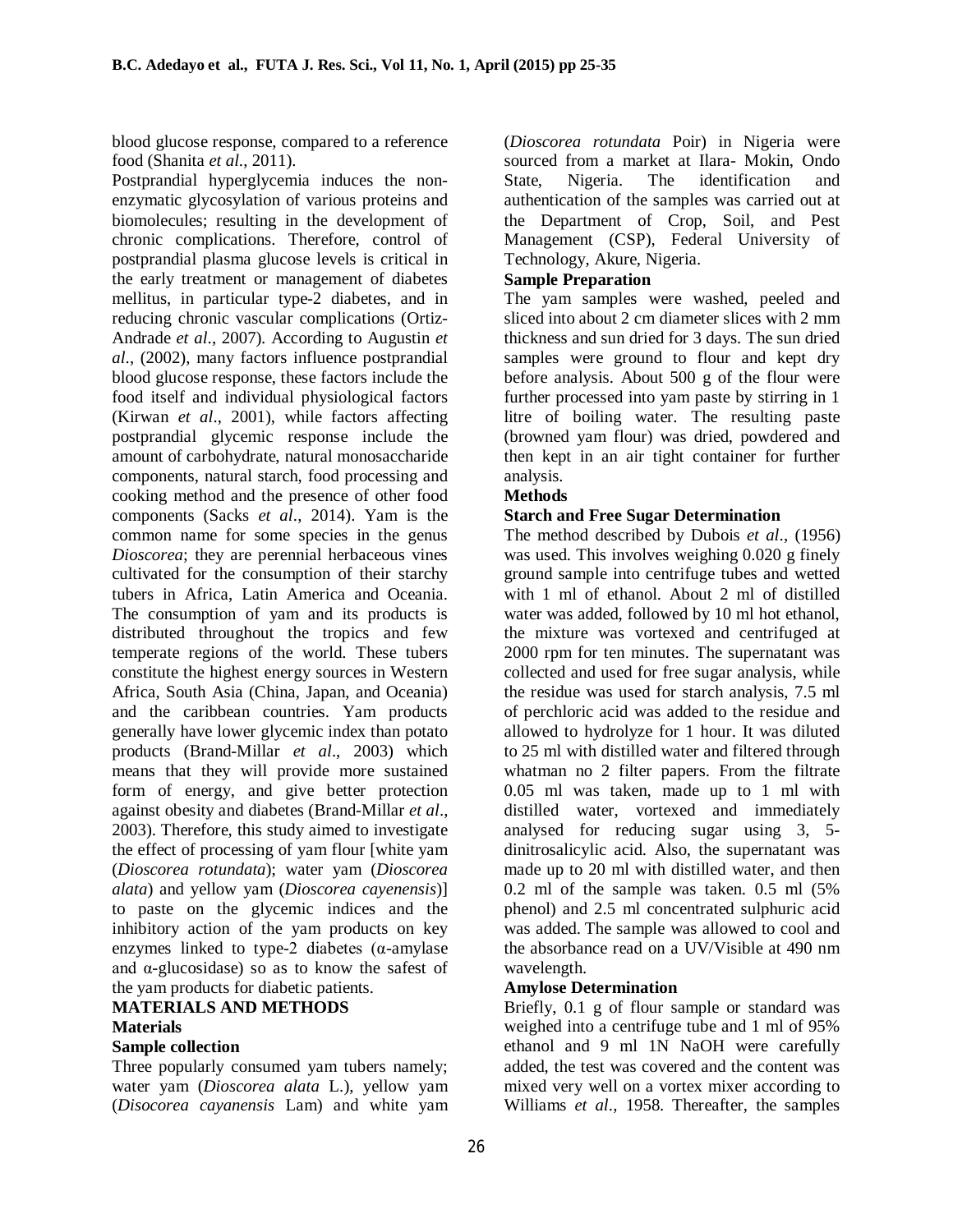were heated for 10 minutes in a boiling water bath to gelatinize the starch, and then allowed to cool to room temperature, 1 ml of the extract of each sample was made up to 10 ml with distilled water, 0.5 ml of the diluted sample was mixed with 0.1 ml of Acetic acid and 0.2 ml of iodine solution respectively. The volume was made up to 10 ml with distilled water. Then the test mixture was left for 20 min for colour development after which it was vortexed and the absorbance was read at 620 nm.

### **Amylopectin Determination**

Amylopectin in tested food was calculated by difference (Juan *et al*. 2006) using following formula:

Amylopectin  $% = 100% - \text{amylose}(%)$ 

### *In vitro* **Starch Hydrolysis and Estimated Glycemic Index Determination**

A previously reported *in vitro* method (Goni *et al*., 1997) with slight modifications was used. The aim of the *in vitro* starch hydrolysis was to simulate the gastrointestinal tract (GIT). The oral phase was simulated by means of mechanical disaggregation of 50 mg food portions. The gastric phase was developed for 1 h at 40  $^{\circ}$ C with 10 ml of HCl-KCl buffer pH = l.5 and pepsin (Sigma P-7000). The intestinal phase was carried out in sodium potassium phosphate buffer 0.05 M pH 6.9 containing pancreatic amylase (Sigma A3176). Samples were then incubated at  $37^{\circ}$ C in a shaking water bath. Aliquot samples (0.2 mL) aliquot samples were taken from each tube at 0, 30, 60, 90 and 120 min and then immediately analyzed for reducing sugars. This was done using 3, 5 dinitrosalicylic acid method using a glucose standard curve. The glucose was converted into starch by multiplying by 0.9. Standard glucose was also analyzed as reference product. A nonlinear model established by Goni *et al*. (1997) was applied to describe the kinetics of starch hydrolysis. The area under the hydrolysis curve<br>(AUC) was calculated. The calculated (AUC) was calculated. hydrolysis index was obtained by dividing the area under the hydrolysis curve of the sample by the area obtained for standard glucose. The expected glycemic index (GI) was calculated using the equation described by Granfeldt (1994).

# **Preparation of Aqueous Extracts of the Yam Products**

Briefly, 1 g of the powdered samples were soaked in 20 ml of distilled water overnight and centrifuged at 3000 rpm for 10 min. The supernant was then kept at about 4 °C for further analysis.

### **α-Amylase Inhibition Assay**

Ability of the aqueous extract to inhibit  $\alpha$ amylase was determined according to the method of Worthington Biochemical Corp, (1978). Briefly, appropriate dilution of the aqueous extract  $(100 \text{ µ})$  and  $100 \text{ µ}$  of  $0.2 \text{ M}$ sodium phosphate buffer (pH 6.9 with 0.006M NaCl) containing Hog pancreatic α-amylase (0.5mg/ml) were incubated at  $25^{\circ}$ C for 10 minutes. Then 50 ul of 1% starch solution in 0.02 M sodium phosphate buffer (pH 6.9 with 0.006M NaCl) was added to each tube. The reaction mixture was incubated at  $25^{\circ}$ C for 10 minutes and stopped with 200 µl Dinitrosalicyclic acid colour reagent. Thereafter, the mixture was incubated in boiling water bath for 5 minutes and cooled to room temperature. The reaction mixture was then diluted with 2 ml of distilled water and absorbance measured at 540 nm.

# **α - Glucosidase Inhibition Assay**

The ability of the aqueous extract to inhibit  $\alpha$ glucosidase was determined according to the method of Apostolidis *et al*, (2007). Briefly, appropriate dilution of the aqueous extract (50 μl), mixed with 15μl of α-glucosidase solution from the intestine of albino rat in 0.1 M sodium phosphate buffer (pH  $6.9$ ) and 15  $\mu$ l, 3 mM reduced glutathione (GSH) in the sodium phosphate buffer solution was incubated at 37  $^{\circ}$ C for 10minutes.Then 40ml of 5mM pnitrophenyl- α-D-glucopyranoside solution (PNP-Glu) in 0.1M phosphate buffer (pH 6.9) was added. The mixtures were incubated at 37 <sup>o</sup>C for 10 minutes then 2ml of Na<sub>2</sub>CO<sub>3</sub> was added. The absorbance at 405 nm was measured with the spectrophotometer. The  $\alpha$ -glucosidase inhibitory activity was expresses as percentage inhibition.

# **Data Analysis**

The results of replicate readings were pooled and expressed as mean  $\pm$  standard deviation. One way analysis of variance was used to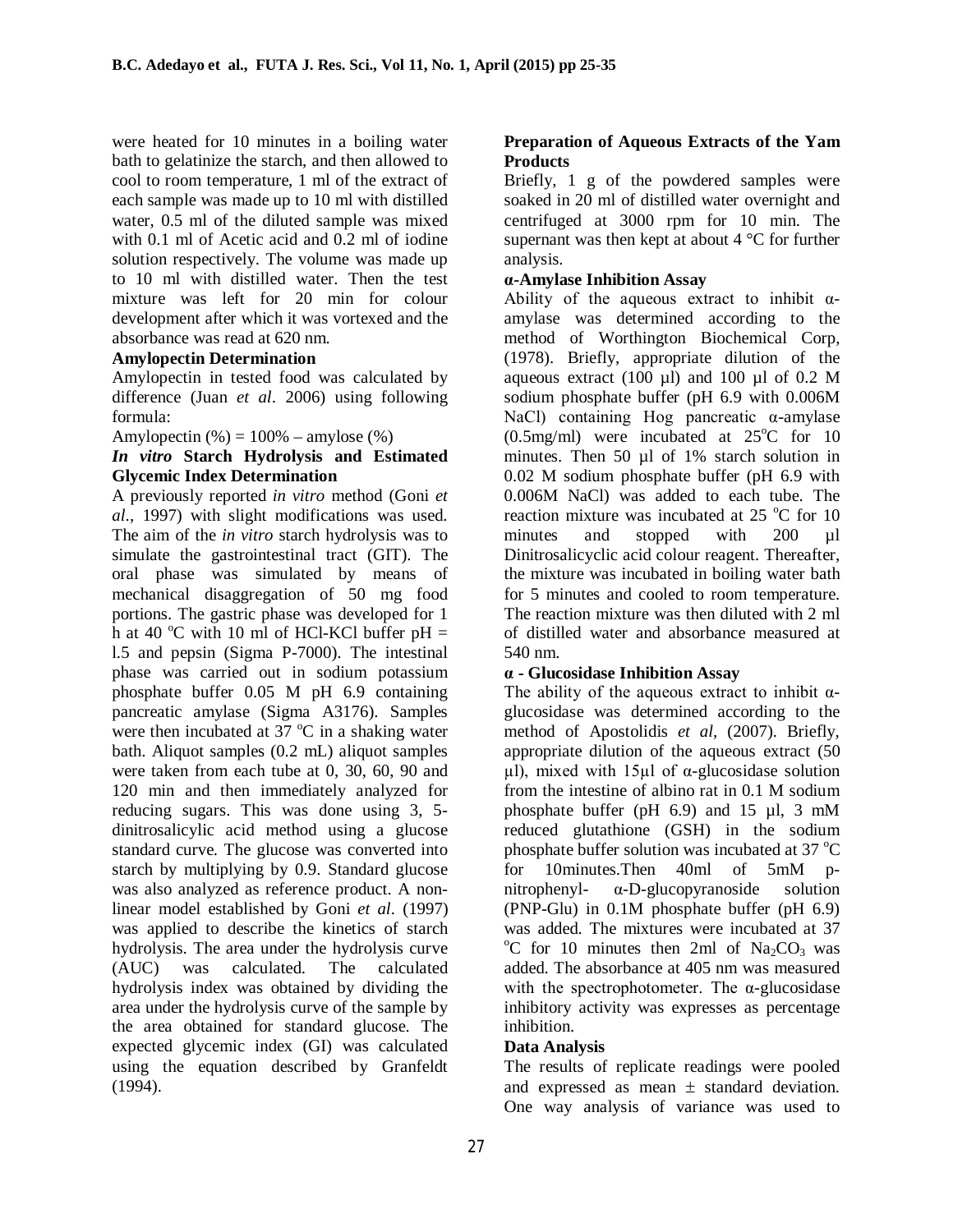analyze the results and Duncan's New Multiple Range Test was used for the post hoc (Zar, 1984). Statistical package for Social Science (SPSS) 15.0 for Windows was used for the analysis. The  $IC_{50}$  was calculated using nonlinear regression analysis.

### **RESULTS**

The starch and sugar content (%) of the yam varieties is presented in Table 1. The results revealed that there was a significant  $(P < 0.05)$ decrease in the starch and sugar content of yam flour with processing into paste. However, yellow yam flour (90.41%) had the highest starch content and water yam paste (57.65%) had the least; whereas, for the sugar content white yam flour (6.45%) had the highest and yellow yam paste (3.73%) had the least. Furthermore, Table 2 depicts the amylose and amylopectin contents of the yam flour and paste. The table shows that there was a significant ( $P <$ 0.05) decrease in the amylose content with processing into paste, whereas there was a significant increase in the amylopectin with processing. Conversely, Tables 2 and 3 revealed the results of the amylose: amylopectin ratio and the glycemic index of the yam flour and paste. The results show that there was a significant (P < 0.05) decrease in the amylose: amylopectin ratio with pasting, however, white yam flour (0.80) had the highest and water yam paste (0.33) had the least value. The result of the

glycemic index shows that there was also a significant ( $P < 0.05$ ) increase with pasting, but with the exception of water yam in which there was a slight significant  $(P < 0.05)$  decrease in the glycemic index with processing into paste. The ability of the aqueous extracts of the three yam varieties (flour and paste) to inhibit αamylase and α -glucosidase activity *in vitro* was investigated and the result is presented in Figures 1 and 2 respectively. The result revealed that the yam extracts inhibited  $α$ -amylase in a dose-dependent manner (1–4 mg /mL). However, as revealed by the  $IC_{50}$  values (Table 4), aqueous extract of white yam paste (2.12 mg/ mL) had the highest  $\alpha$ -amylase inhibitory activity while aqueous extract of yellow yam flour (18.05mg/ mL) had the least. The result also revealed that pasting process caused a significant ( $P < 0.05$ ) increase in the amylase inhibitory activity of the yam varieties. The result of the inhibition of α-glucosidase activity revealed that all the extracts inhibited αglucosidase in a dose dependent manner (1–4 mg/ mL). However, as revealed by the  $IC_{50}$ values (Table 4), aqueous extract of white yam paste (1.60 mg/ mL) had the highest  $\alpha$ glucosidase inhibitory activity while aqueous extract of white yam flour (5.32 mg /mL) had the least. Pasting process caused a significant (P  $< 0.05$ ) increase in the  $\alpha$ -glucosidase inhibitory activity of all the yam varieties.

| Sample                                                             | Sugar $(\%)$                                                                                                      | Starch $(\%)$                                                                                                                      |
|--------------------------------------------------------------------|-------------------------------------------------------------------------------------------------------------------|------------------------------------------------------------------------------------------------------------------------------------|
| <b>WYF</b><br><b>WYP</b><br><b>HYF</b><br><b>HYP</b><br><b>YYF</b> | $6.44^a \pm 0.07$<br>$5.07^b \pm 0.10$<br>$4.78^{\circ} \pm 0.07$<br>$4.85^{\circ} \pm 0.07$<br>$4.36^d \pm 0.03$ | $77.04^{\circ} \pm 0.31$<br>$71.07^{\circ} \pm 0.30$<br>$79.80^{\circ} \pm 0.30$<br>$57.05^{\rm d} \pm 0.47$<br>$90.40^a \pm 0.15$ |
| <b>YYP</b>                                                         | $3.72^e \pm 0.03$                                                                                                 | $86.23^{b} \pm 0.16$                                                                                                               |

| Table 1. Sugar and Starch contents of yam flour and paste |  |  |  |  |
|-----------------------------------------------------------|--|--|--|--|
|-----------------------------------------------------------|--|--|--|--|

Data represent the mean  $\pm$  standard deviation of replicate readings.

Values with the same superscript letter along the same column are not significantly different  $(P< 0.05)$ . **Keys**

| WYF- White yam flour | WYP- White yam paste  | HYF- Water yam flour  |
|----------------------|-----------------------|-----------------------|
| HYP- Water yam paste | YYF- Yellow yam flour | YYP- Yellow yam paste |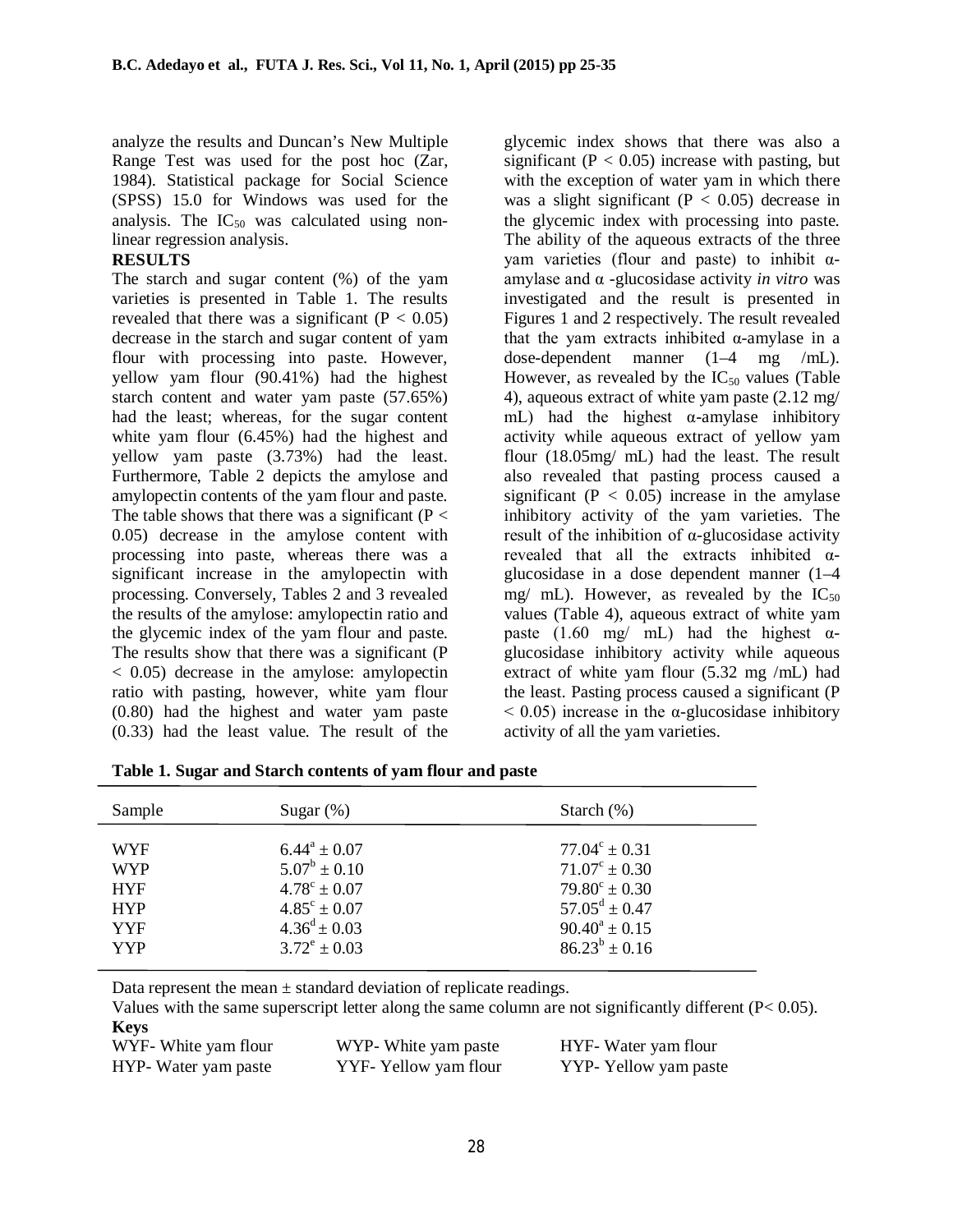| $44.49^a \pm 0.06$<br>$55.51^{\circ} \pm 0.08$<br>$0.800^a \pm 0.003$<br><b>WYF</b><br>$65.32^b \pm 0.08$<br>$34.68^b \pm 0.06$<br>$0.530^{\circ} \pm 0.002$<br><b>WYP</b><br>$64.91^b \pm 0.16$<br>$35.09^b \pm 0.14$<br>$0.540^{\circ} \pm 0.004$<br><b>HYF</b><br>$0.330^d \pm 0.001$<br>$24.99^{\circ} \pm 0.06$<br>$75.01^a \pm 0.08$<br><b>HYP</b> | Sample | Amylose $(\%)$     | Amylopectin $(\%)$       | Amylose/Amylopectin ratio |
|----------------------------------------------------------------------------------------------------------------------------------------------------------------------------------------------------------------------------------------------------------------------------------------------------------------------------------------------------------|--------|--------------------|--------------------------|---------------------------|
|                                                                                                                                                                                                                                                                                                                                                          |        |                    |                          |                           |
|                                                                                                                                                                                                                                                                                                                                                          |        |                    |                          |                           |
|                                                                                                                                                                                                                                                                                                                                                          |        |                    |                          |                           |
|                                                                                                                                                                                                                                                                                                                                                          |        |                    |                          |                           |
|                                                                                                                                                                                                                                                                                                                                                          | YYF    | $42.36^a \pm 0.47$ | $57.64^{\circ} \pm 0.49$ | $0.730^b \pm 0.015$       |
| $34.62^b \pm 0.14$<br>$65.38^b \pm 0.16$<br>$0.530^{\circ} \pm 0.004$<br><b>YYP</b>                                                                                                                                                                                                                                                                      |        |                    |                          |                           |

**Table 2**. **Amylose and Amylopectin contents and Amylose/Amylopectin ratio of yam flour and paste**

Data represent the mean  $\pm$  standard deviation of replicate readings.

Values with the same superscript letter along the same column are not significantly different (P< 0.05). **Keys**<br>WYE-White vam flo WVD- White yam paste HVF- Weter yam flour W

| W I F- W nie yam nour | w r P - w me yam paste | H I F - Water yam nour |
|-----------------------|------------------------|------------------------|
| HYP- Water yam paste  | YYF- Yellow yam flour  | YYP- Yellow yam paste  |

#### **Table 3**. **Glycemic index (GI) of yam flour and paste**

| Sample     | Glycemic index $(\% )$ |
|------------|------------------------|
| WYF        | $36.55^{\rm b}$        |
| <b>WYP</b> | $37.32^{b}$            |
| <b>HYF</b> | $35.14^{b}$            |
| <b>HYP</b> | $32.34^{b}$            |
| <b>YYF</b> | $29.44^{\circ}$        |
| <b>YYP</b> | $48.73^{a}$            |
|            |                        |

Data represent the mean  $\pm$  standard deviation of replicate readings.

Values with the same superscript letter along the same column are not significantly different (P< 0.05). **Keys**

| WYF- White yam flour | WYP- White yam paste  | HYF- Water yam flour  |
|----------------------|-----------------------|-----------------------|
| HYP- Water yam paste | YYF- Yellow yam flour | YYP- Yellow yam paste |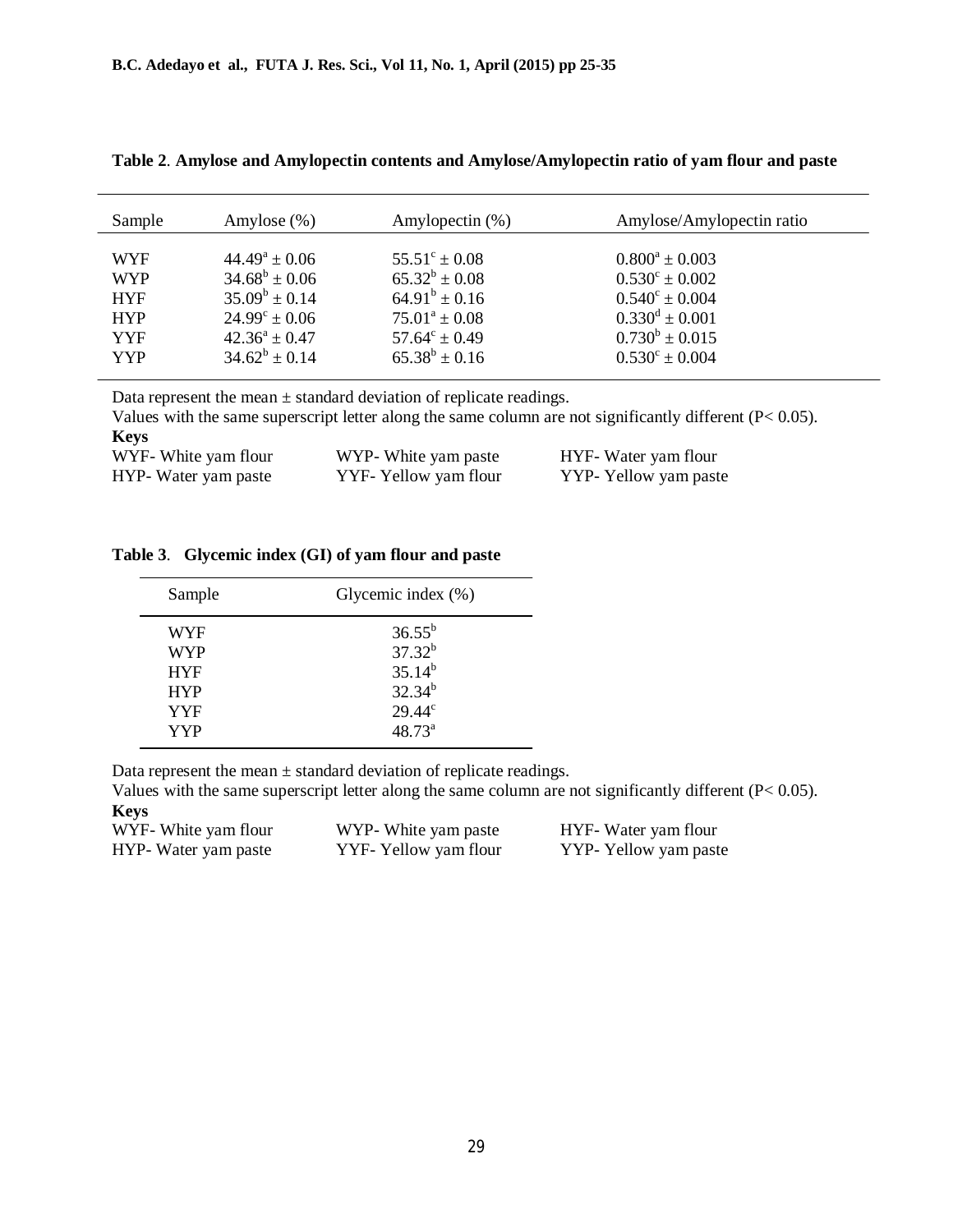

**Fig.** 1. **α- amylase inhibitory activity of aqueous extract of yam flour and paste** *in vitro* Values represent mean  $\pm$  deviation of replicate readings **Keys**

| $- - -$              |                       |                       |
|----------------------|-----------------------|-----------------------|
| WYF- White yam flour | WYP- White yam paste  | HYF- Water yam flour  |
| HYP- Water yam paste | YYF- Yellow yam flour | YYP- Yellow yam paste |



**Fig. 2. α – glucosidase inhibitory activity of aqueous extract of yam flour and paste** *in vitro* Values represent mean  $\pm$  deviation of replicate readings

| <b>Key:</b>          |                       |                       |
|----------------------|-----------------------|-----------------------|
| WYF- White yam flour | WYP- White yam paste  | HYF- Water yam flour  |
| HYP- Water yam paste | YYF- Yellow yam flour | YYP- Yellow yam paste |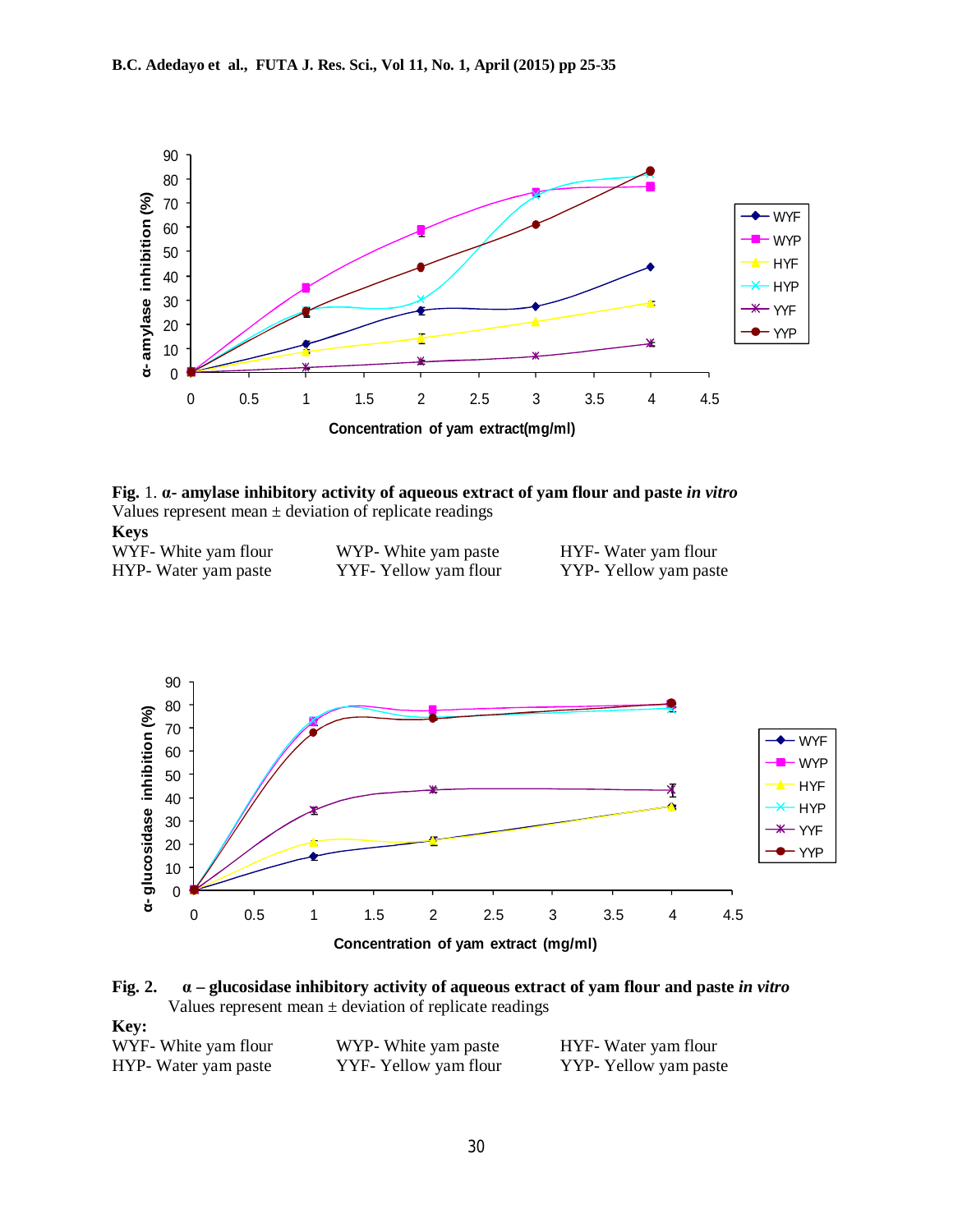| $\alpha$ -amylase        |                       | $\alpha$ -glucosidase     |                       |
|--------------------------|-----------------------|---------------------------|-----------------------|
| Flour                    | Paste                 | Flour                     | Paste                 |
| $4.72^{\circ*} \pm 0.03$ | $2.12^{4} \pm 0.10$   | $5.32^{a}$ * ±0.17        | $1.60^{4}$ ±0.44      |
| $6.99^{b} * \pm 0.07$    | $2.36^{a\#} \pm 0.32$ | $5.26^{a*} \pm 0.00$      | $1.65^{a\#} \pm 0.44$ |
| $18.05^{a}$ * ± 0.91     | $2.37^{a\#} \pm 0.19$ | $3.69^{\rm b} * \pm 0.01$ | $1.68^{4} \pm 0.38$   |
|                          |                       |                           |                       |

**Table 4.** IC<sub>50</sub> (mg/ml) of the  $\alpha$ -amylase and  $\alpha$ -glucosidase inhibitory activities of aqueous extract of **yam flour and paste.**

Values represent mean  $\pm$  deviation of replicate readings

Values with the same superscript letter along the same column are not significantly different  $(P< 0.05)$ . Values with the same superscript symbol along the same row are not significantly different  $(P< 0.05)$ .

### **DISCUSSION**

It has long been recognised that there are major differences between simple sugars and complex carbohydrates with regard to their effects on glucose metabolism and insulin action (Storlien *et al*., 1988; Higgins *et al*., 1996). It is further recognised that different complex carbohydrates may have different physiological effects. Foods that produce such high glycemic responses have been linked to diseases such as non-insulindependent or type 2 diabetes mellitus (Salmeron *et al*., 1997a, b; Morris and Zernal, 1999). In contrast, amylose may form helical inclusion complexes due to its structure and interaction with dietary lipids and is less accessible to digestive enzymes and is generally digested and absorbed more slowly. Digestion of high amylose starches therefore leads to reductions in postprandial glycemic and insulin digressions relative to high-amylopectin starches. There are many factors that influence postprandial blood glucose response (Augustin *et al*., 2002), the food itself and individual physiological factors (Kirwan *et al*., 2001). Factors affecting postprandial glycemic response also include the

amount of carbohydrate, natural monosaccharide components, natural starch, food processing and cooking method and the presence of other food components (Sacks *et al*., 2014).

The results in Table 1 revealed that there was a significant (P˂0.05) decrease in the starch and sugar contents of the yam varieties following processing into paste which implies that processing help reduce the harmful effect of high consumption of starchy and sugary products that is linked to hyperglycemia. Hyperglycemia is a condition associated with diabetes mellitus and is linked to most diabetes complications as their primary cause. Hyperglycemia is a condition of abnormal rise in plasma glucose level, and in type-2 diabetes is as a result of insulin resistance which may be due to a number of defects in signal transduction ranging from abnormal insulin or insulin receptors to defects in glucose transporters (Oritz-Andrade *et al*., 2007). Prolonged hyperglycemia leads to increased generation of reactive oxygen species (ROS) and alteration of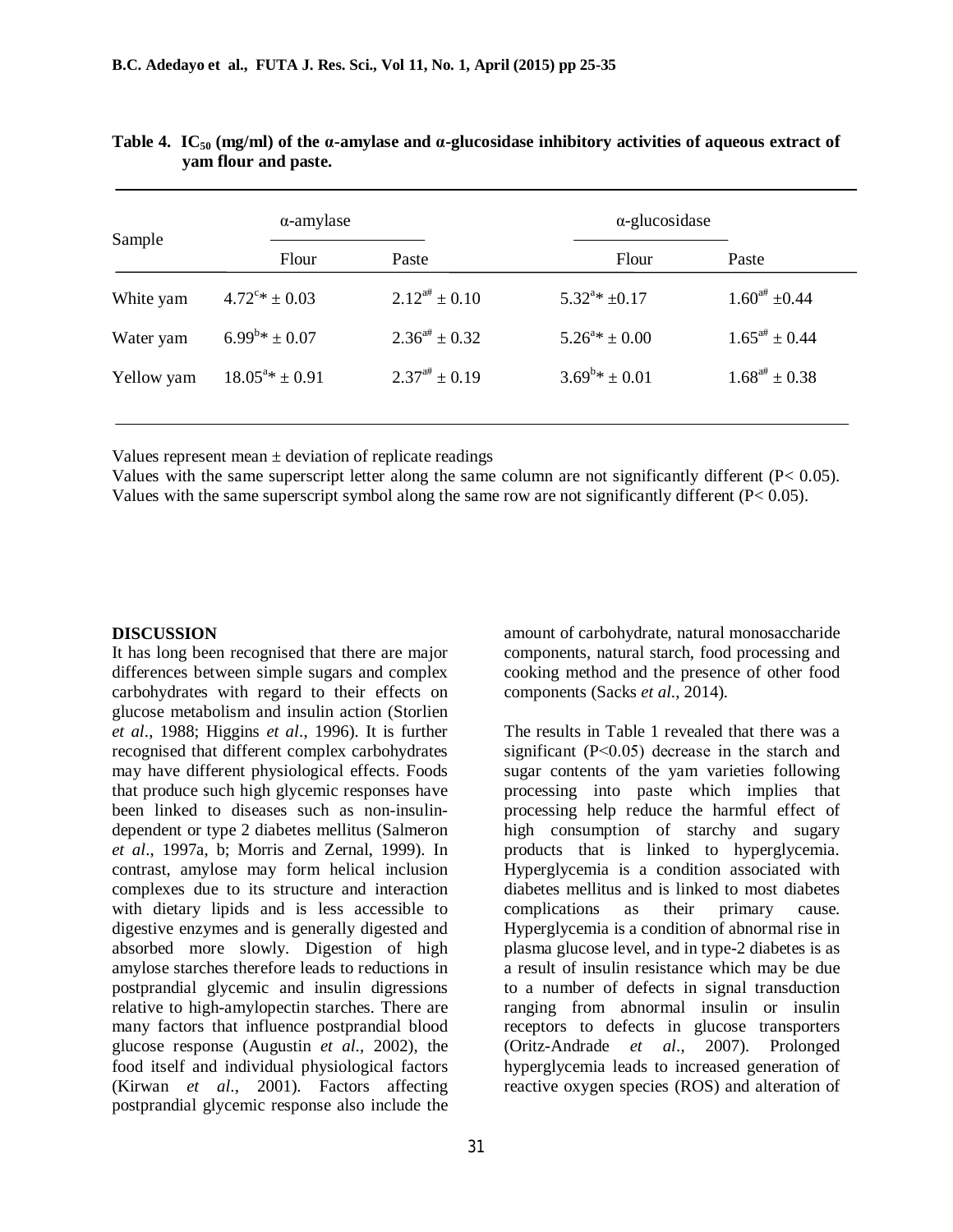endogenous antioxidants (Oritz- Andrade *et al*., 2007).

The amylose content ranged between 24.99 and 44.50%; when compare with the result of the classification of rice reported by Juliano (1992), the amylose content of the yam varieties happens to fall within the highest amylose content. From the analysis, amylopectin was found to be greater than amylose in all the yam varieties tested. This observation is in agreement with the report of Yotsawjmonwat *et al*. (2008) that amylopectin is the major component in most starch. Also, there is a significant  $(P<0.05)$ decrease in the amylose content of the yam varieties with processing while; there is a significant (P˂0.05) increase in the amylopectin content of the yam varieties. The reason for this cannot be categorically stated but it may be due to the fact that amylopectin content contributed immensely to the swelling power of starch when considering its solubility (Tester and Morrison, 1990).

The results in Tables 2 and 3 showed that processing caused a significant (P˂0.05) decrease in the amylose/amylopectin ratio of the yam varieties. The starch in raw food is stored in compact granules that are difficult to digest (Brand-Miller *et al*., 1992). Also many factors have been ascribed to digestion and absorption of starch in the human small intestine these factors include the botanical source (Goni *et al*., 1997; Jenkins *et al*., 1984), food processing/preparation methods (Bravo *et al*., 1998; Jenkins *et al*., 1982; Sagum and Arcot, 2000), physiochemical properties (particularly gelatinization characteristics) (Panlasigui *et al*., 1991), particle size (Snow and O'Dea, 1981), amylose/amylopectin ratio (Goddard *et al*., 1984; Juliano and Goddard, 1986) and the presence of lipid-amylose complexes (Goddard *et al*., 1984; Guraya *et al*., 1997) and extrinsic factors like extent to which food is chewed, transit time through the gut and the degree of the insulin response (Urooj and Puttaraj, 2000, Leinonen *et al*., 1999).

Amylose and amylopectin content of a food are one of the factors that affect blood glucose response. It is inversely correlated to glycemic index (GI) (Behall and Howe 1995). The result

of the glycemic index of the yam varieties revealed that the glycemic index of white and yellow yam significantly (P˂0.05) increased with processing whereas, that of water yam significantly (P˂0.05) decreased with processing which may be due to the various factors mentioned above. Cooking has a large impact on GI. Uncooked starches have a low GI because amylase does not readily attack it. In contrast, gelatinized starch is readily attacked by the amylase resulting in a higher GI than raw starches. Starch in food that has been heated and allowed to cool has a much lower GI than freshly gelatinized starches because starch chains line up and re-crystallize (retrograde) upon cooling (Björck *et al*., 1994 and Jenkins *et al*., 1987). The crystallized starch impedes amylase activity. Thus, a warm boiled potato has a much higher GI than the same potato eaten cold (Fernandes *et al*., 2005).

Inhibition of enzymes involved in the hydrolysis of carbohydrates such as α-amylase and αglucosidase has been suggested as practical therapeutic approaches for reducing postprandial hyperglycaemia (Shim *et al*., 2003). Pancreatic α-amylase is the enzyme primary involved in the breakdown of starch into disaccharides and oligosaccharides before intestinal α- glucosidase catalyses the breakdown of disaccharides to liberate glucose which is later absorbed into the blood circulation. Inhibition of these enzymes has been suggested to slow down the breakdown of starch in the gastrointestinal tract, which reduces the amount of glucose absorbed into the blood circulation (Oboh *et al*., 2010; Shodehinde and Oboh, 2013). However, as shown in Figures 1 and 2, all the yam extracts inhibited both  $\alpha$ amylase and α-glucosidase activities *in vitro* with paste exhibiting stronger inhibitory activities than the flour.

# **CONCLUSION**

In conclusion, the processing of various yam varieties flour into paste (browned) caused a significant  $(P<0.05)$  decrease in their starch, sugar, amylose and amylose/amylopectin ratio. Conversely, a significant (P˂0.05) increase was observed in their inhibition of key enzymes linked to type-2 diabetes ( $\alpha$ -amylase and  $\alpha$ -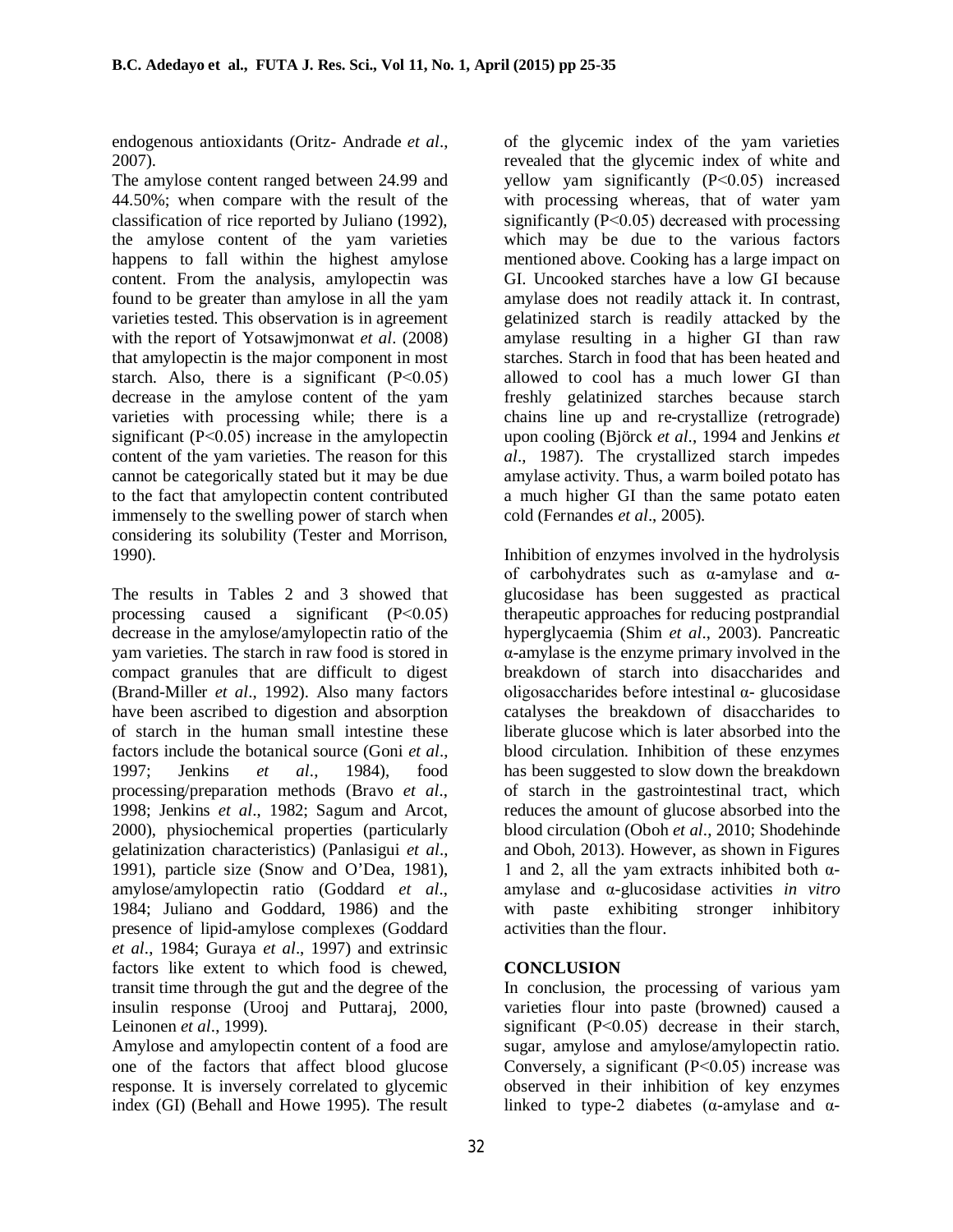glucosidase) and glycemic index (except water yam); however, water yam seems to be a better dietary energy source in the regular meal of type-2 diabetes patients of all the yam varieties studied.

### **REFERENCES**

- **Apostolidis, E., Kwon, Y.I. and Shetty, K.** (2007). Inhibitory potential of herb, fruit and fungal-enriched cheese against key enzymes linked to type 2 diabetes and hypertension. Innovative Food Science and Emerging Technologies  $8: 46 - 54$ .
- **Augustin, L. S., Franceschi, S., Jenkins, D. J. A., Kendall, C. W. C. and La Vecchia, C.** (2002). Glycemic index in chronic disease: a review. European Journal of Clinical Nutrition 56: 1049–1071.
- **Behall, K.M. and Howe, J.C.** (1995). Effect of long-term consumption of amylose vs amylopectin starch on metabolic parameters in human subjects. American Journal of Clinical Nutrition 61: 334-340.
- **Bjorck, I., Granfeldt, Y., Liljeberg, H., Tovar, J., and Asp, N.G.** (1994). Food properties affecting the digestion and absorption of carbohydrates. American Journal Clinical Nutrition 59: S699-S705.
- **Brand-Miller, J., Pang, E. and Bramall, L**. (1992). Rice: a high or low glycemic index food? Proceedings Nutrition Society Australia 17: 226.
- **Brand-Miller, J., Burani, J. and Foster-**Powell, K. (2003). The New Glucose Revolution - Pocket Guide to the Top 100 Low GI Foods. Marlowe & Company. 158pp
- **Bravo, L., Siddhuraju, P. and Saura-Calixto, F.** (1998). Effect of various processing methods on the *in vitro* starch digestibility and resistant starch content of Indian pulses. Journal of Agriculture and Food Chemistry 46: 4667– 4674.
- **Chung, H.J., Lim, H.S. and Lim, S.T.** (2006). Effect of partial gelatinization and retrogradation on the enzymatic digestion of waxy rice starch. Journal of Cereal Science 43: 353-359.
- **Dubois, M., Gilles, K.A., Hamilton, J.K., Rebers, P.A. and Smith F.** (1956). Colourimetric method for determination of

sugars and related substances. Analytical Chemistry 28: 350-356.

- **Fernandes, G., Velangi, A. and Wolever, T.M.** (2005). Glycemic index of potatoes commonly consumed in North America. Journal of the American Dietetic Association 105: 557-562.
- **Ferrer***-***Mairal, A., Peñalva-Lapuente, C. , Iglesia, I., Urtasun, L., De Miguel-Etayo, P., Remón, S., Cortés, E. and Moreno, L. A.** (2011). In vitro and in vivo assessment of glycemic index of bakery products: influence of the formulation of ingredients. European Journal of Nutrition; DOI10.1007/s00394-011-0272-6
- **Goddard, M. S., Young, G. and Marcus, R.** (1984). The effect of amylose content on insulin and glucose responses to ingested rice. American Journal of Clinical Nutrition 39: 388–392.
- **Goni, I., Garcia-Alonso, A. and Saura-Calixto, F.** (1997). A starch hydrolysis procedure to estimate glycemic index. Nutrition Research 17: 427–437.
- **Granfeldt, Y.** (1994). Food Factors Affecting Metabolic Responses to Cereal Products. PhD dissertation. University of Lund: Sweden.
- **Guraya, H. S., Kadan, R. S. and Champagne, E. T.** (1997). Effect of rice starch-lipid complexes on *in vitro* digestibility, complexing index, viscosity. Cereal Chemistry 74(5): 561–565.
- **Higgins, J. A., Brand-Miller, J. C. and Denyer, G. S.** (1996). Development of insulin resistance in the rat is dependent on the rate of glucose absorption from the diet. Journal of Nutrition 126: 596–602.
- **Jenkins, D. J. A., Thome, M. J., Camelon, K., Jenkins, A. L., Rao, A. V. and Taylor, R. H.** (1982). Effect of processing on digestibility and the blood glucose responses: A study of lentils. American Journal of Clinical Nutrition 36: 1093–1101.
- **Jenkins, D. J. A., Wolever, T. M. S., Jenkins, A. L., Josse, R. G. and Wong, G. S.** (1984). The glycemic response to carbohydrate foods. The Lancet 18: 388–391.
- **Jenkins, D.J., Jenkins, A.L., Wolever, T.M., Collier, G.R., Rao, A.V. and Thompson, L.U.** (1987). Starchy foods and fiber: reduced rate of digestion and improved carbohydrate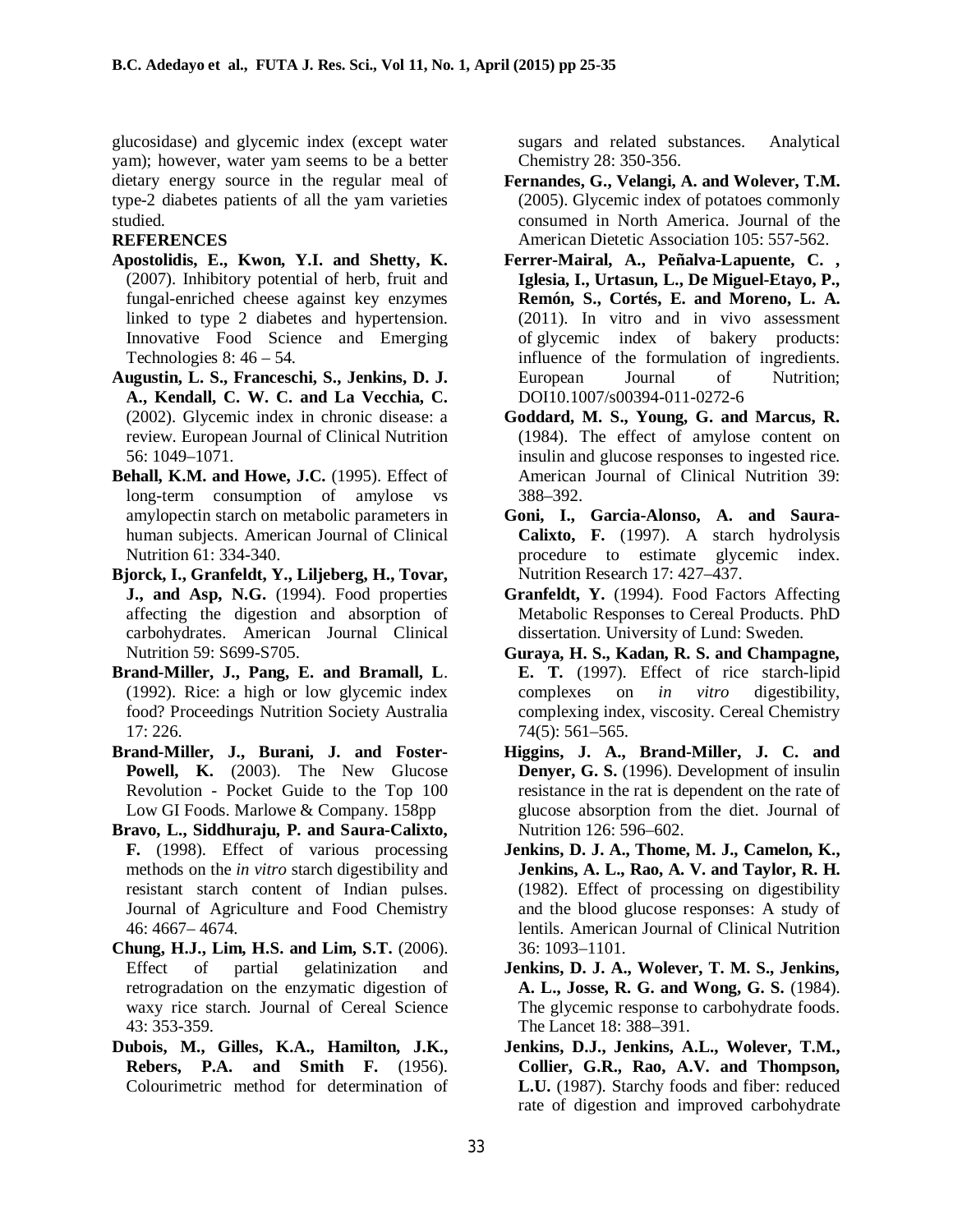metabolism. Scandinavian Journal of Gastroenterology Supplementum 129: 132-41.

- **Juan, G., Luis, A. and David, B.** (2006). Isolation and molecular characterization of Makal (*Xanthosoma yucatanensis*) starch. Starch 58: 300-307.
- **Juliano, B.O.** (1992). Structure chemistry and function of the rice grain and its fraction. Cereal Foods World 37: 772-774.
- **Juliano, B. O. and Goddard, M. Y.** (1986). Cause of varietal difference in insulin and glucose response to ingested rice. Plant Foods in Human Nutrition 36: 35–41.
- **Kirwan, J.P., O'Gorman, D.J. and Cyr-Campbell, D.** (2001). Effects of a moderate glycemic meal on exercise duration and substrate utilization. Medicine & Science in Sports & Exercise 33: 1517-1523.
- **Leinonen, K.L.K., Poutanen, K., Uusitupa, M. and Mykkanen, H.** (1999). Rye bread decreases postprandial insulin response but does not alter glucose response in healthy Finnish subjects. European Journal of Clinical Nutrition 53: 262-267.
- **Morris, K. L. and Zemel, M. B.** (1999). Glycemic index, cardiovascular disease and obesity. Nutrition Reviews 57: 273–276.
- **NCCFN.** (2005). Recommended nutrient intakes for Malaysia. A report of the technical working group on nutritional guidelines. National Coordinating Committee on Food and Nutrition. Putrajaya: Ministry of Health.
- **Oboh, G., Akinyemi, A.J., Ademiluyi, A.O., and Adefegha, S.A.** (2010). Inhibitory effects of aqueous extract of two varieties of ginger on some key enzymes linked to type-2 diabetes in-vitro. Journal of Food and Nutrition Research 49(1): 14-20.
- **Ortiz-Andrade, R.R., Garcia-Jimenez, S., Castilo-Espana, P., Ramirez-Avila, G., Villalobos-Molina, R. and Estrada-Soto, S.** (2007). Alpha-glucosidase inhibitory activity of the methanolic extract from Tourneforia hartwegiana; An anti- hyperglycemic agent. Journal of Ethnopharmacology 109: 48-53.
- **Panlasigui, L. N., Thompson, L. U., Juliano, B. O., Perez, C. M., Yiu, S. H., and Greenberg, G. R.** (1991). Rice varieties with similar amylose content differ in starch digestibility and glycemic response in humans.

American Journal of Clinical Nutrition 54: 871–877.

- Probst-Hensch, N. M. (2010). Chronic agerelated diseases share risk factors: do they share pathophysiological mechanisms and why does that matter? Swiss Medical Weekly 140:w13072
- **Sacks, F. M., Carey, V. J., Anderson, C. A. M., Miller III, E. R., Copeland, T., Charleston, J., Harshfield, B. J., Laranjo, N., McCarron, P., Swain, J., White, K., Yee, K. and Appel, L. J.** (2014). Effects of high vs low glycemic index of dietary carbohydrate on cardiovascular disease risk factors and insulin sensitivity. Journal of American Medical Association. 312: 2531–2541.
- **Sagum, R. and Arcot, J.** (2000). Effect of domestic processing methods on the starch, non-starch polysaccharides and *in vitro* starch and protein digestibility of three varieties of rice with varying levels of amylose. Food Chemistry 70: 107–111.
- **Salmeron, J., Ascherio, A. and Rimm, E. B.** (1997a). Dietary fiber, glycemic load, and risk of NIDDM in men. Diabetes Care 20: 545– 550.
- **Salmeron, J., Manson, J. E., Stampfer, M. J., Colditz, G. A., Wing, A. L. and Willett, W. C.** (1997b). Dietary fiber, glycemic load, and risk of non-insulin-dependent diabetes mellitus in women. Journal of the American Medical Association 277: 472–477.
- **Shanita, S.N., Hasnah, H. and Khoo, C.W.** (2011). Amylose and Amylopectin in selected Malaysian foods and its relationship to glycemic index. Sains Malaysiana 40(8): 865- 870.
- **Shim,Y.J., Doo, H.K., Ahn, S.Y., Kim,Y.S., Seong, J.K., Park, I.S. and Min, B.H.** (2003). Inhibitory effect of aqueous extract from the gal of Rhuz chinesis on alphaglucosidase activities and post prandia blood glucose, Journal of Enthopharmacology 85: 283-287.
- **Shodehinde, S.A. and Oboh, G.** (2013). Phenolic Extracts of 'Amala' from Unripe Plantain (*Musa paradisiaca*) Pulps Inhibit Key Enzymes Linked to Type-2-Diabetes and Hypertension. FUTA Journal of Research in Sciences 9(1): 123-134